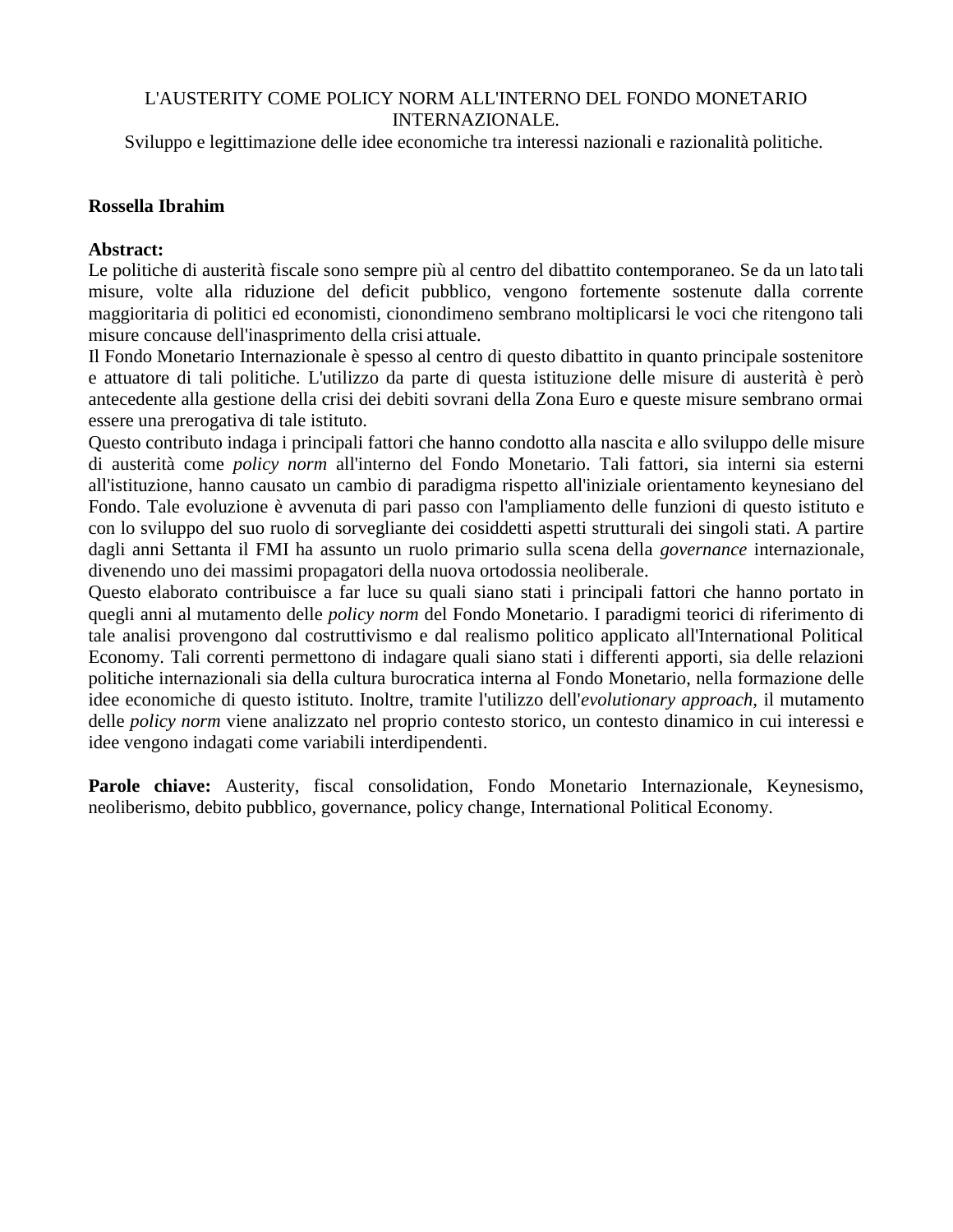## **RIFERIMENTI BIBLIOGRAFICI:**

Adler E., B. Crawford, Progress in Postwar International Relations, Columbia University Press, New York, 1991.

Adler E., S*eizing the middle ground: Constructivism in world politics,* in *«*European Journal of International Relations», 3, 1997.

Amin S., *Capitalism in the Age of Globalization,* 1997, trad. it., *Il capitalismo nell'era della globalizzazione, La gestione della società contemporanea,* Asterios, Trieste, 1997.

Armstrong P., Glyn A., Harrison J., *Capitalism Since 1945,* Basil Blackwell, Oxford, 1991.

Ashley R., *The poverty of Neorealism*, in «International Organization», Vol. 38, No. 2., 1984.

Baldwin D., *Power Analysis and World Politics: New Trends Versus Old Tendencies,* in «World Politics», 31, 1979.

Barkin J. S., *Realist constructivism. Rethinking International Relations Theory*, Cambridge University Press, 2010.

Barkin J. S., *Realist Constructivist,* in «International Studies Review», 5, 3, 2003.

Barro R. , Lee J. W., *Who is chosen and what are the effects?*, «Journal of Monetary Economy», 2005, Ottobre.

Best J., *Cultural Political Economy*, Routledge, 2010.

Bordo D., Eichengreen B., *A retrospective on the Bretton Woods System: Lessons for international Monetary reform,* University of Chicago Press, Chicago, 1993.

Boughton, James M. 2001. *Silent Revolution: The International Monetary Fund, 1979–1989*, Archive of IMF, Washington D.C., 2001

Boughton J. M., *Tearing Down Walls. The international Monetary Fund 1990-1999*, Archive of IMF, 2001.

Brown W., *Edgework. Critical Essay on Knowledge and Politics,* Princeton University Press, Princeton, 2005.

Butler J., *The Psychic Life of Power: Theories in subjection*, 1997, trad. it., *La vita psichica del potere,* Meltemi, Roma, 2005.

Caffè F., *Intervento pubblico e realtà economica,* in «Rassegna economica», n. 3, 1984.

Caffè F., *In difesa del welfare state*, Rosenberg & Sellier, Torino, 1986.

Checkel J. T., *The Constructive Turn in International Relations Theory,* in «World Politics», 50, 1998, pp. 324- 348.

Chernoff F., *Critical Realism, Scientific Realism, And International Relations Theory*, in «Millenium», 35, 2007.

Chwieroth J., *Testing and Measuring the Role of Ideas: The Case of Neoliberalism in the International Moneta ry Fund*, in «International Studies Quarterly», 51, 2007.

Crockett, Andrew and Morris Goldstein, *Strengthening the International Monetary System: Exchange Rates, Surveillance, and Objective Indicators,* in «IMF Occasional Paper» No. 50. Washington, DC, 1987.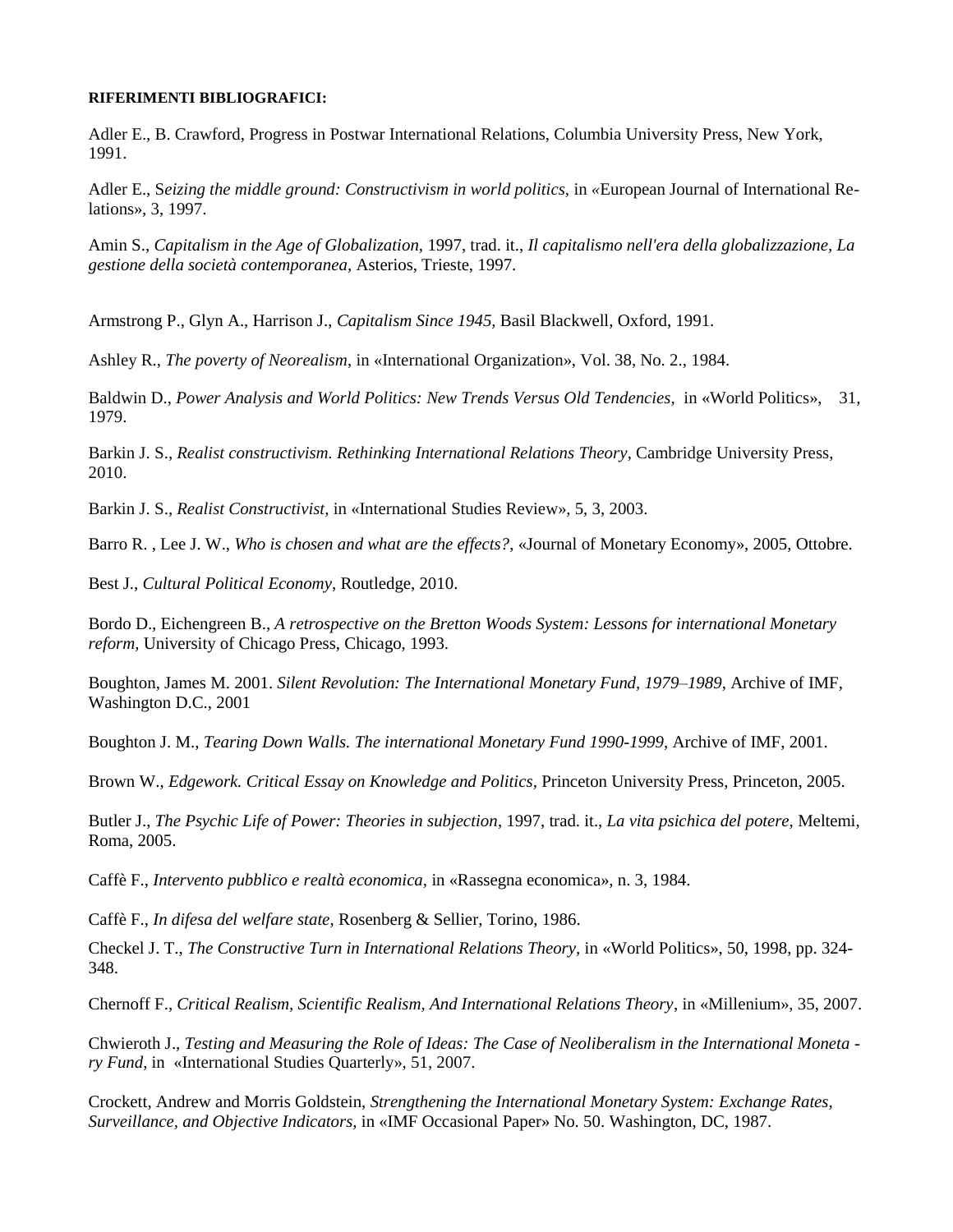Comba A., *Il neoliberismo internazionale, strutture giuridiche a dimensione mondiale dagli accordi di Bretton Woods all'Organizzazione mondiale del commercio,* Giuffrè, Milano, 1995.

Copeland D., *The constructivist Challenge to Structural Realism: A review Assay*, in «International Security», 25, 2000.

Dahrendorf R., *Quadrare il cerchio ieri e oggi. Benessere economico, coesione sociale e libertà politica,* Laterza, Bari, 2009, (1<sup>ª</sup>ed. 1995).

De Grawe P., *International Money: Post-War trends and theories,* Claredon Press, Oxford, 1989.

Devlin R., *Debt and Crisis in Latin America: The Supply Side of the Story*, Princeton University Press, Princeton, 2014.

Devlin R., Moguillansky G., *Breeding Latin American Tigers*, Word bank Publication, 2011.

De Vries M. G. , *The International Monetary Fund, 1972-1978: Cooperation on Trial*, IMF Publications, 1986.

De Vries M. G., *The International Monetary Fund, 1966-71: The System Under Stress*, IMF Publications, 1987.

De Vries M. G. Horsefield J. K., *The International Monetary Fund, 1945-1965: Twenty Years of International Monetary Cooperation*, IMF Publications, 1986.

Donnelly J, *Realism and International Relations*, Cambridge University Press, Cambridge, 2000.

Eichengreen B., *Policy Proposals for Restructuring Unsustainable Sovereign Debt In The New Public Finance*, Oxford University Press, New York, 2006.

Erce A., *Sovereign Debt Restructurings and the IMF: Implications for Future Official Interventions*, in «Working Paper of the Federal Reserve Bank of Dallas» No. 143, 2013.

Finnemore M., National Interests in International Society, Cornell University Press, New York, 1996.

Frieden J.A. , Lake D. A. , *International Political Economy. Perspectives on Global power and Wealth,* Routledge, London, 2004.

Frieden J. A., Lake D. A., Schultz K., *World politics, Interests, Interaction, Institutions*, W. Norton, 2012.

Fridman M., Schwartz A., *Monetary History of the United States, 1897-1960,* 1963, trad. it., *Il dollaro. Storia monetaria degli Usa, 1897-1960,* UTET, Torino, 1979.

Galbraith J. K., *Economics in Perspective*, 1987, trad. it., *Storia dell'economia*, Bur, Milano, 2013, (1<sup>ª</sup> ed. 1988).

Gill S., *Gramsci, Historical Materialism and International Relations*, Cambridge University Press, Cambridge, 1993.

Gilpin R., *Global Political Economy. Understanding the International Economic Order*, Princeton University Press, New Jersey, 2001

Gilpin R., *The Challenge of Global Capitalism: The World Economy in the 21st Century*, Princeton University Press, 2000.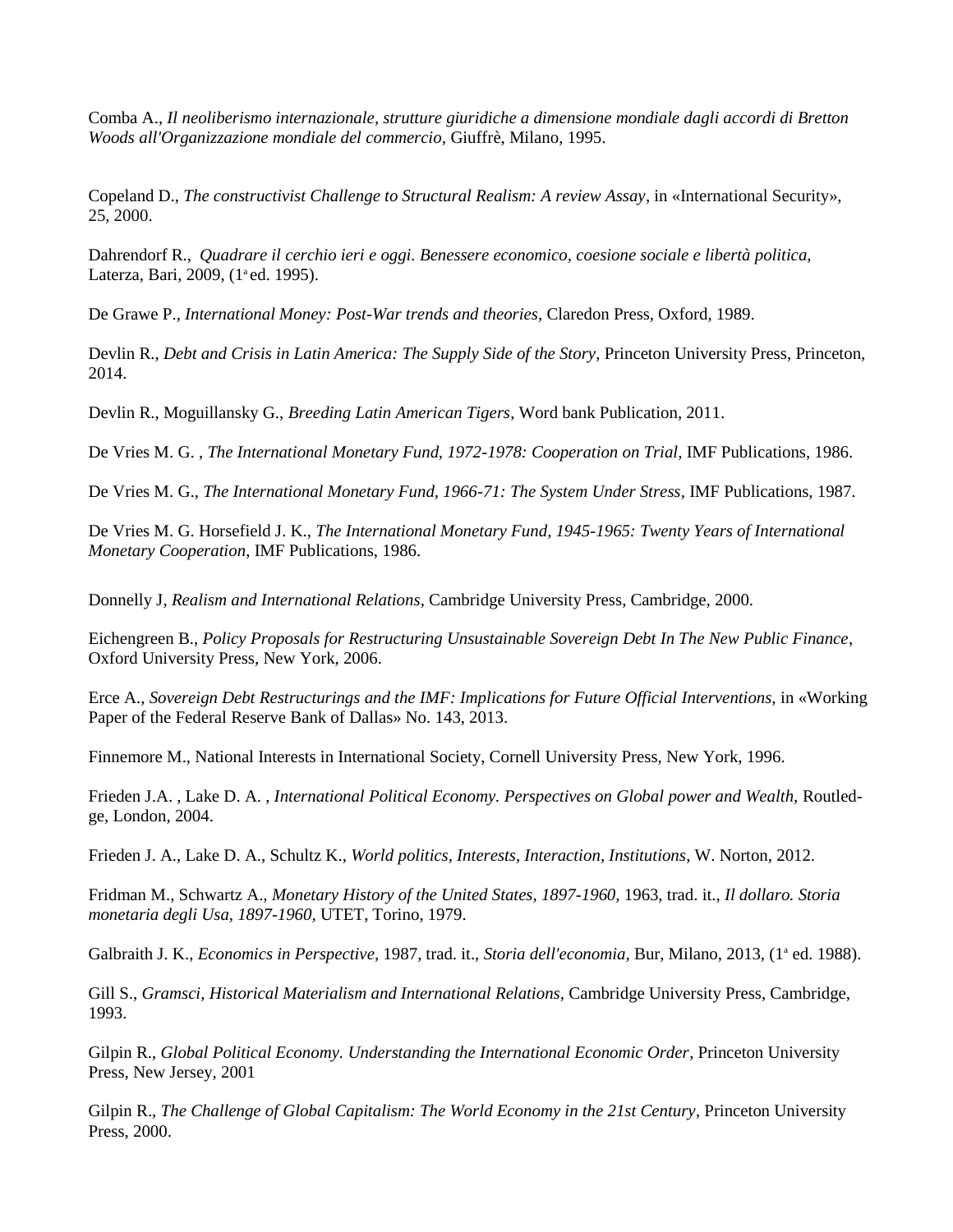Gilpin R., *War and Change in World Politic*s, Cambridge University Press, Cambridge, 1981.

Guzzini S., *Structural Power: The limits of Neorealist Power Analysis*, in «International Organization», 47, 1993.

Guzzini S., *A reconstruction of Constructivism in International Relations*, in «European Journal of International Relations», 6, 2000.

Guzzini S., *The concept of power: a constructivist analysis*, in «Millenium», 33, 2005

Hasenclever A., Mayer P., Rittberger V., *Theories of international regimes,* Cambridge University Press, Cambridge, 1997.

Hirschman A. O., *The Passions and the Interests: Political Arguments For Capitalism Before Its Triumph,*1977 trad. it., *Le passioni e gli interessi,* Feltrinelli*,* Milano, 2011.

Jervis R., *Hans Morgenthau, Realism, and the Scientific Study of International Politics*, in «Social Research», 61, 1994.

Kahler M., *Rationality in International Relations*, in «International Organization», 52, 1998.

Katzenstein P., Keohane R., Krasner S., *International Organization and the Study of World Politics*, in «International Organization», 52, 1998.

Keohane R., After Hegemony: cooperation and discord in the world political economy, Princeton University Press, Princeton, 1984.

Keohane R., Insternational Institution and State Power: Essay in International Relations Theory, Westview Press, Boulder, 1989.

Kirman A., The economic crisis is a crisis for economic theory, Paper presented at the CESifo Economic Studies Conference on "What's wrong with modern macroeconomics?". Munich Nov. 6-7 2009.

Kirman A., *Complex economix:individual and collective rationality*, Routledge, Oxon, 2011.

Kirshner J., *Realist Political Economy: Traditional Themes and Contemporary Challenges*, in Mark Blyth, a cura di, Routledge Handbook of International Political Economy, Routledge, Oxon,2009.

Krasner S. D., *State Power and the Structure of International Trade*, in «World Politics», 23, III, aprile 1997

Krasner S. D., *Power, State and sovreignty: Essay on International Relations*, Routledge, Oxon, 2009.

Lake D. A., *British and American Hegemony Compared: Lessons for the Current Era of Decline*, in M. Fry, «History, the White House and the Kremlin: Statesmen as Historians», Pinter Publisher, 1991

Lairson T. D., Skidmore D., International Political Economy. The struggle for power and Wealth, , Wadsworth/Thomson Learning, Belmont, 2003.

Moschella M., *Governing Risk. The IMF and Global Financial Crises*, Palgarve Macmillan UK, 2010.

Morgenthau H. J., *Scientific man versus power politics*, prima edizione 1946.